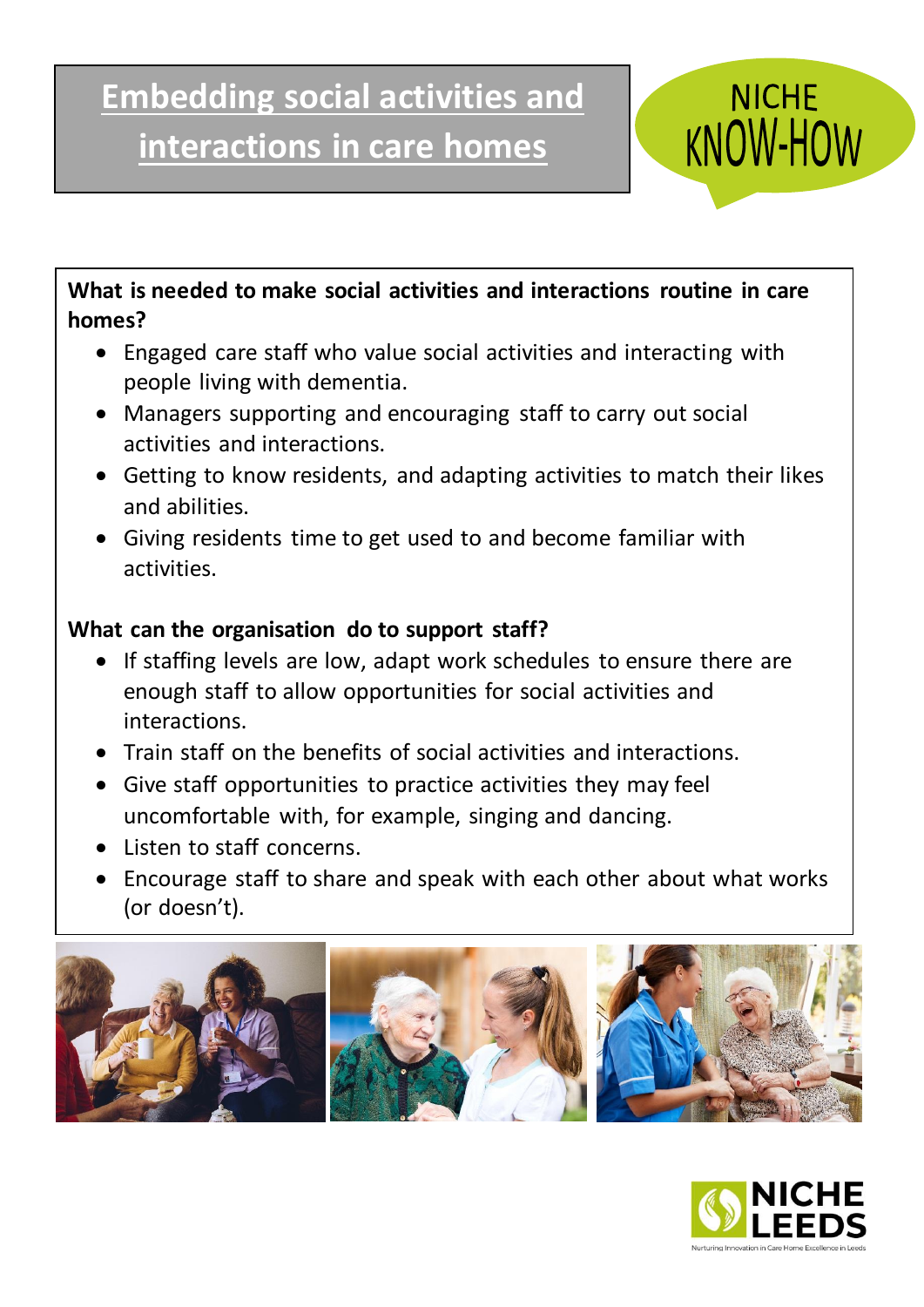**Staff at Seacroft Grange asked:** "How can we achieve more meaningful interactions with residents living with dementia to promote well-being?

**Background:** Social activities and interacting with people with dementia helps improve their well-being. It is important that social activities and interactions are part of everyday care.

# **Work carried out to look at this**

In 2012<sup>1</sup> work was carried out to understand how social activities and interactions can become routine in a care home environment. The results of 35 individual studies were brought together. A summary of what was found is described below.

# **What is needed for social activities and interactions to be part of routine care?**

*Engaged care staff who value social activities and interactions with people living with dementia.* When engaging staff start with a group approach. From the beginning acknowledge their expertise, listen to their views, their preferences, and their concerns.

#### *Managers supporting and facilitating change.*

Management in the home are needed to support, and encourage care staff to carry out social interactions with residents during their day to day work.

#### *Activities and interactions need to fit the likes and abilities of each resident.*

Get to know what residents like by speaking to their relatives. Create opportunities for staff to speak to relatives over face to face meetings, telephone calls, or group workshops. Group workshops work particularly well for getting relatives involved, and for building trusting relationships between relatives and the care team.

#### *A flexible approach.*

Adapt activities, and social interactions to suit residents' abilities, and behaviours.

#### *Give residents time.*

Carry out activities for enough time to allow residents time to become familiar and confident in activities. This is particularly important for people with dementia.

# **What else should be considered?**

#### *Staffing levels*

Low staffing will make it difficult for staff to carry out social activities and interactions. The care home may need to adapt work schedules to ensure there are enough staff. When there is a lack of time consider activities that could be incorporated into day to day practice, for example, favourite music could be played during care activities, or meals served outdoors during good weather.

# *Staff concerns about risk*

When staff are concerned about risks encourage them to think about the negative impact on residents when they do not take part in meaningful activities.

# *Staff not seeing the value of social activities*

When staff do not believe that social activities are beneficial, or they feel uncomfortable participating in activities such as singing or dancing then some of the following suggestions could be carried out below:

1. Train on the benefits of social activities and interactions.